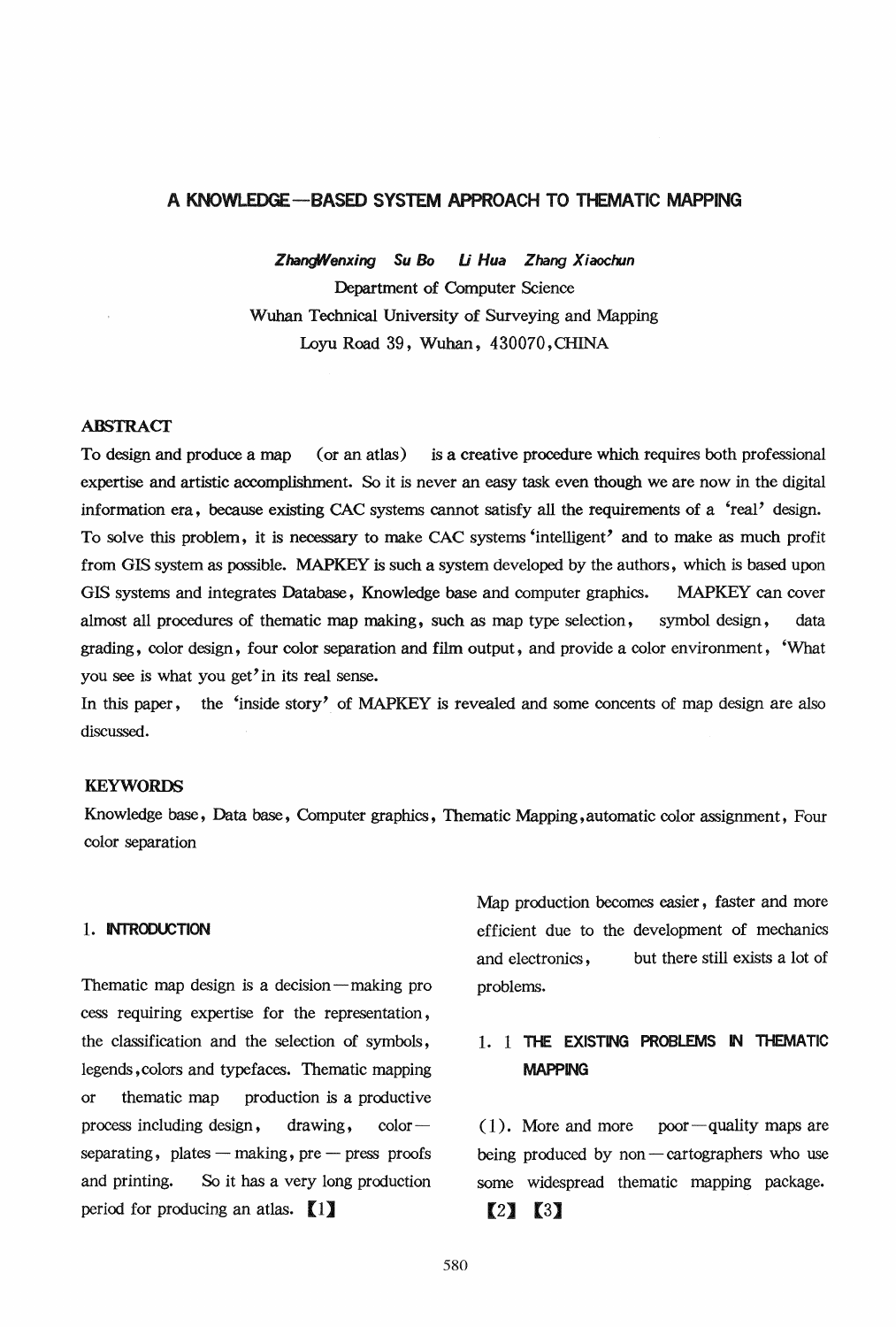( 2). Map design becomes the "bottle neck" problem in the thematic mapping software since it is a creative procedure that general programming technique can harely describe such procedure.

(3). Mapping procedure is very complicated one even if in GIS age, for example, "US ATLAS: 1990 Road Atlas" was competed by 4 groups using 2 kinds of computer and 6 software package.  $\left(4\right)$ 

# 1. 2 NEW DEFINITION OF CARTOGRAPHY AND MAP (Board, 1989)

( 1) CARTOGRAPHY: The organization and communication of geographically related information in either graphic or digital form. It can include all stages from data acquisition to presentation and use.

(2) MAP: A holistic representation and intellectual abstraction of geographical reality, intended to be communicated for a purpose or purposes, transferring relevant geographical data into an end-product which is visual, digital or

tactile.

## 1. 3 FEATURES OF MODERN THEMATIC MAPPING

( 1 ). GIS and Database maintain the accuracy of original data of map.

 $(2)$ . New kinds of maps with Multi-form emerge continuously (Dynamic map, CRT map, Electronic map, etc).

 $(3)$ . It becomes possible for computers to simulate design procedures of experts because of the development of a technique. The concept of map design has changed a lot. Map design is a process transforming map data stored in GIS into "Visual, digital or tactile products" instead of transforming the artworks.

( 4 ). MAP user can enter into design procedure under the guidance of knowledge base

### 1. 4 THE WORK DONE IN THIS PAPER

In this paper a structure of unified intelligent thematic mapping production software system is developed (Fig. 1)

| Unified software system<br>Easy to use, easy to understand                                                                            | Interface<br>Unified User                 |                             |                               |                                          |                |
|---------------------------------------------------------------------------------------------------------------------------------------|-------------------------------------------|-----------------------------|-------------------------------|------------------------------------------|----------------|
| Various facilities needed for map<br>production<br>(Improving transformation efficiency<br>and speed)<br>The kernel of system control | Text<br>Processing                        | Desktop<br>Color<br>Publish |                               | 4 color<br>Separating<br>&<br>Correcting | Film<br>Output |
| (Emphasizing map design, embodying<br>art style and simulating creative<br>procedure)                                                 | Expert System (Knowledge base, Inference) |                             |                               |                                          |                |
| Basic graphics and data processing<br>(Maintaining accuracy and improving<br>mapping efficiency)                                      | GIS & CAC                                 |                             | Database<br>Management System |                                          |                |

*Fig. 1 Structure of Intelligent Thematic Mapping Softuxre*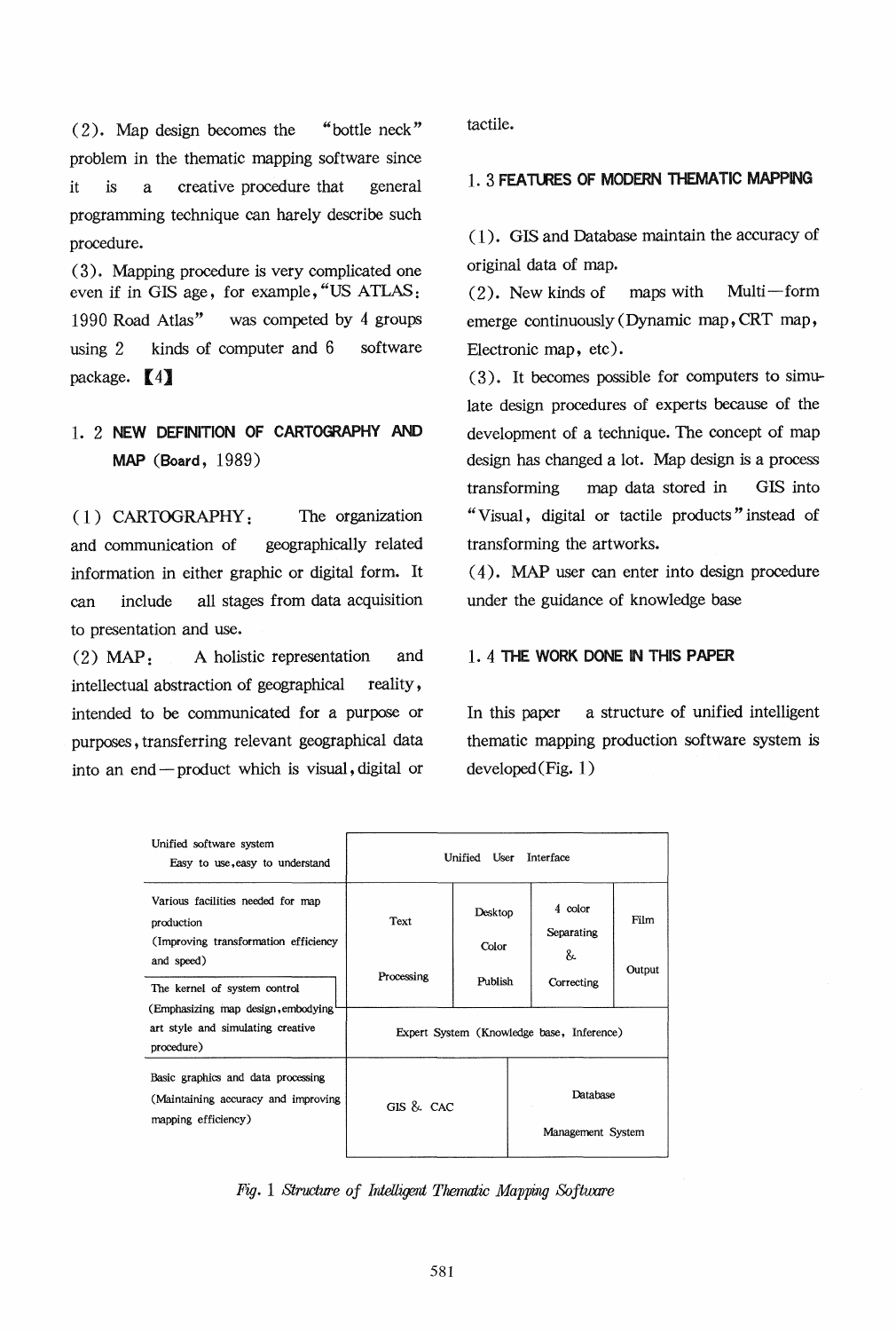## 1.5 FEATURES OF SYSTEM STRUCTURE

 $(1)$ . The system is based on computer graphics and database.

( 2). The knowledge of experts and creative thinking simulation are presented by techniques of expert system.

(3). Text processing, color electronic typesetting and 4 color separation printing are introduced.

 $(4)$ . A unified user friendly interface which is easy to be used and understood is emphasized.

The 5 existing views in cartography could tend to unification based on the system in this structure and the problem mentioned above could be solved effectively.

# 2. MAPKEY  $--$  A KNOWLEDGE  $-$  BASED SYSTEM FOR THEMATIC MAPPING

Based on the structure describe in Figure.  $1$ , a practical Expert System - - MAPKEY is implemented.  $\begin{bmatrix} 5 \end{bmatrix}$   $\begin{bmatrix} 6 \end{bmatrix}$   $\begin{bmatrix} 7 \end{bmatrix}$ 



*Fig.* 2 *Main Elements of MAPKEY* 

#### 2. 1 WHAT CAN MAPKEY OO?

MAPKEY can implement almost all procedures of thematic map making. The following is its main functions:

- Data preparation
- .. Map type selection
- ., Data classification
- .. Symbol design and adjustment
- Legend design
- Color design
- Four color separating
- Film output

#### 2.2 HOW DOES MAPKEY WORK?

In MAPKEY, the methods of representing and' managing knowledge are CONTEXT, FRAME and RULE, etc.





*Fig.* 3 *Thematic Map Context*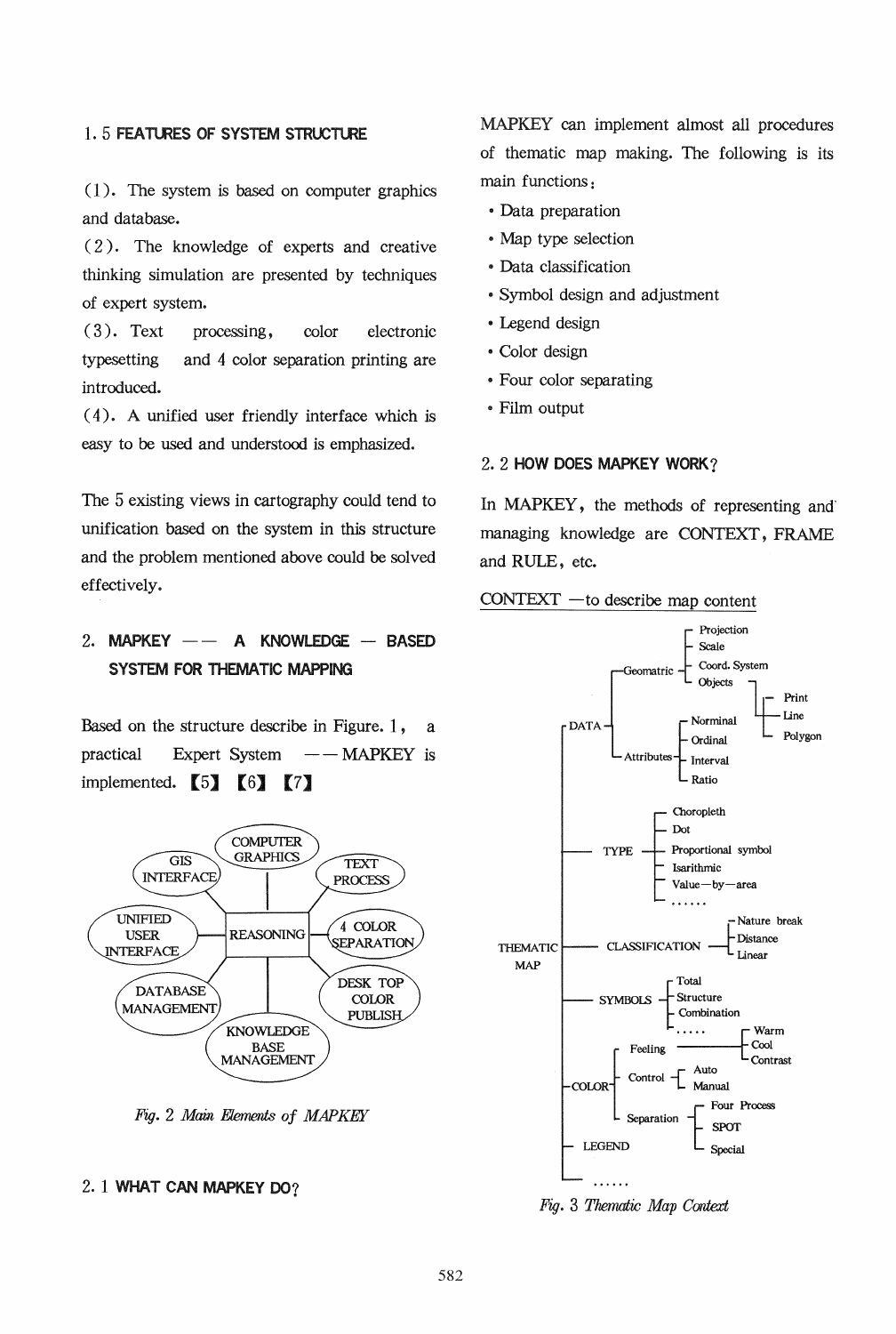

# FRAMES-to present the hierarchy of maps and

knowledge

*Fig.* 4 *Simplified Frames* m *MAPKEY* 

- To represent the hierarchy of map details
- To express the structured knowledge
- To describe the relationship of map elements

## RULES-to express the process of design

## FORM:

IF condition is true

THEN take actions

- Build the reasoning chain
- .. Connect frames, database, procedures, graphics and knowledge base

## EXAMPLES:

Rule 097:

IF mapdata. property="total" and  $frame—get (mapframe = mapslot) = "symbol"$ THEN symbolsel=TRUE DO symbolsel (total)  $symbnum=1$ 

## Rule 082:

IF symbolnum $=$ 1 and accuracy $=$ TRUE THEN symbolname $=$ " bar"

 $INFERENCE -$  to control the action of knowledge base

- Strategy of "generate and test"
- Forward-chain, Backward-chain and Mixed -chain
- Fuzzy reasoning

The following is the working flow of MAPKEY.



*Fig.* 5 *Working Flow Chart of MAPKEY*